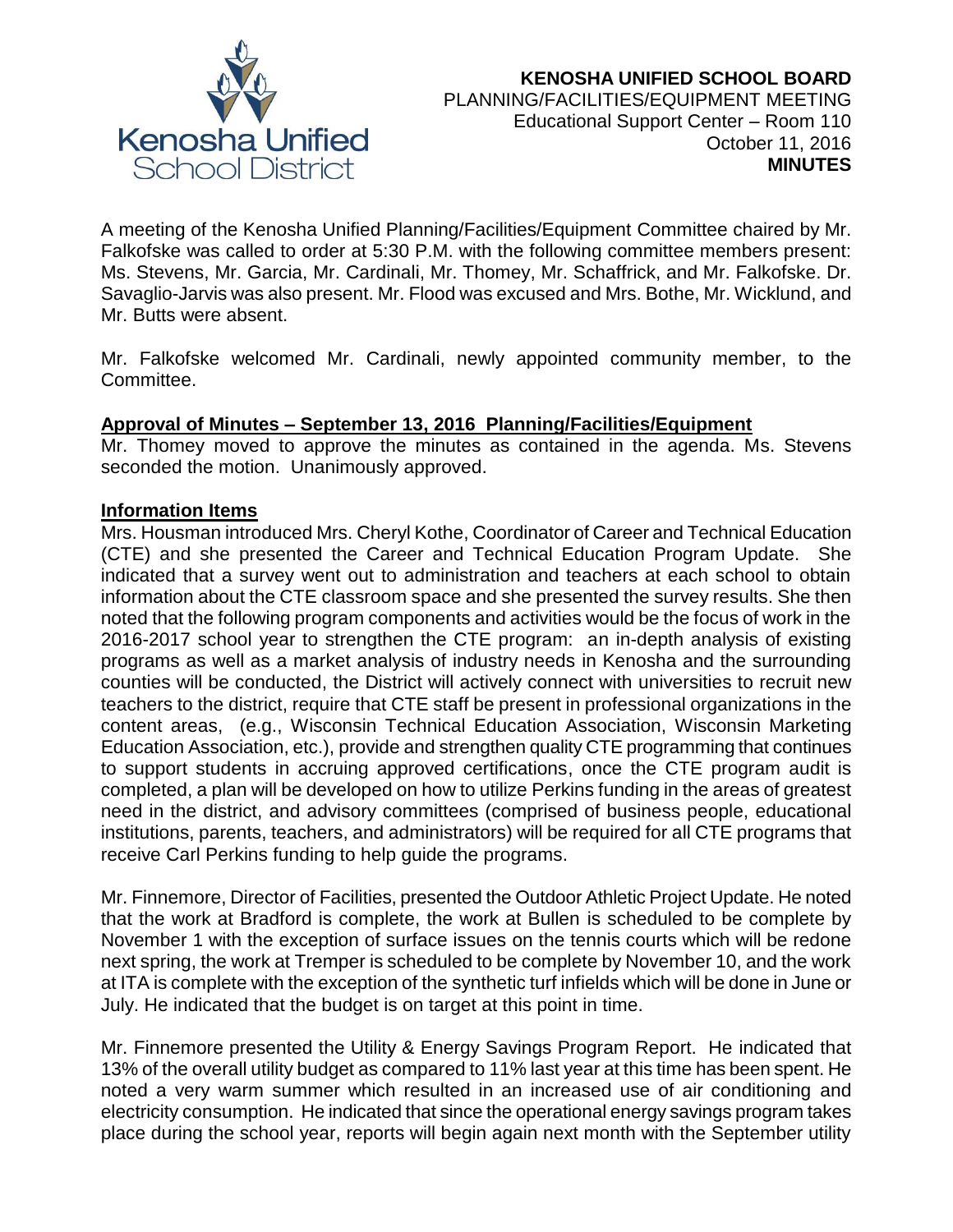bills.

# **Future Agenda Items**

Mr. Falkofske indicated that the Outdoor Athletic Project Update, the Utility & Energy Savings Program Report, and the Roosevelt Parking Concerns would be presented in November. Mr. Finnemore noted that he would have an Update on the Phase II Energy Projects in November.

Mr. Cardinali moved to adjourn the meeting. Mr. Garcia seconded the motion. Unanimously approved.

Meeting adjourned at 6:11 P.M.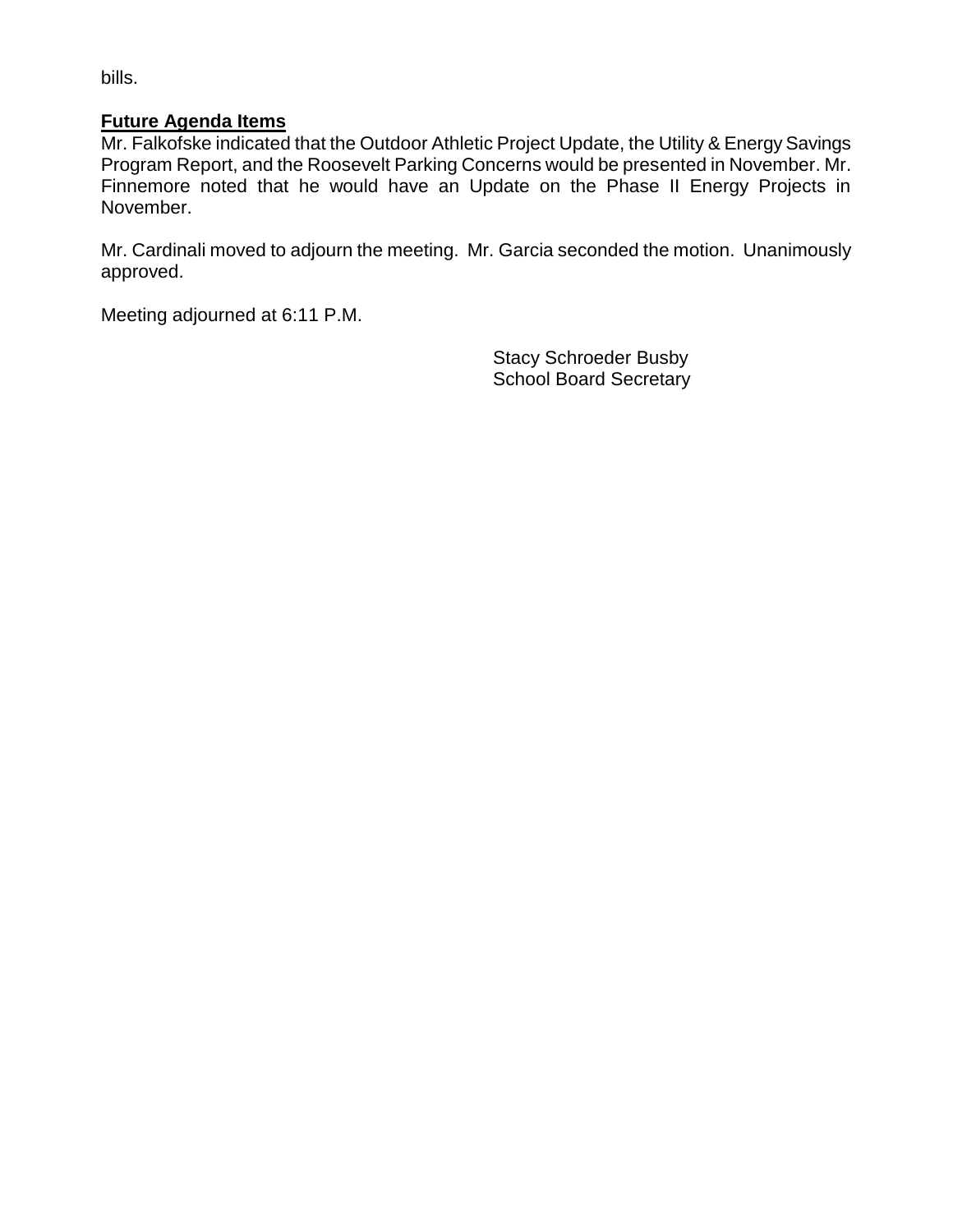

A meeting of the Kenosha Unified Audit/Budget/Finance Committee chaired by Mr. Wade was called to order at 6:15 P.M. with the following committee members present: Mr. Aceto, Mrs. Dawson, Mr. Holdorf, Mr. Balk, Mr. Potineni, and Mr. Wade. Dr. Savaglio-Jarvis was also present. Mr. Kunich, Ms. Stevens, Mr. Battle, and Mr. Kent were excused and Mr. Leipski was absent.

Mr. Wade welcomed Mr. Nicholas Balk and Mr. Rohit Potineni, newly appointed student members, to the Committee.

# **Approval of Minutes – August 9, 2016 Audit/Budget/Finance**

Mr. Holdorf moved to approve the minutes as contained in the agenda. Mrs. Dawson seconded the motion. Unanimously approved

# **Informational Items**

Mr. Tarik Hamdan, Chief Financial Officer, presented the Monthly Financial Statements. He explained that the statements are through August 31 with little activity due to the lack of 10 month employee payroll and health/dental activity during the summer. He noted that October 15 is the date that the final equalization aid number is provided which will help the District determine the tax levy amount.

# **Future Agenda Items**

Mr. Hamdan indicated that the Monthly Financial Statements and OPEB Study Information Report would be presented in November and the 2015-2016 Financial Audit Report and 2016- 2017 Adopted Budget Book would be presented in December.

Mr. Holdorf moved to adjourn the meeting. Mrs. Dawson seconded the motion. Unanimously approved.

Meeting adjourned at 6:19 P.M.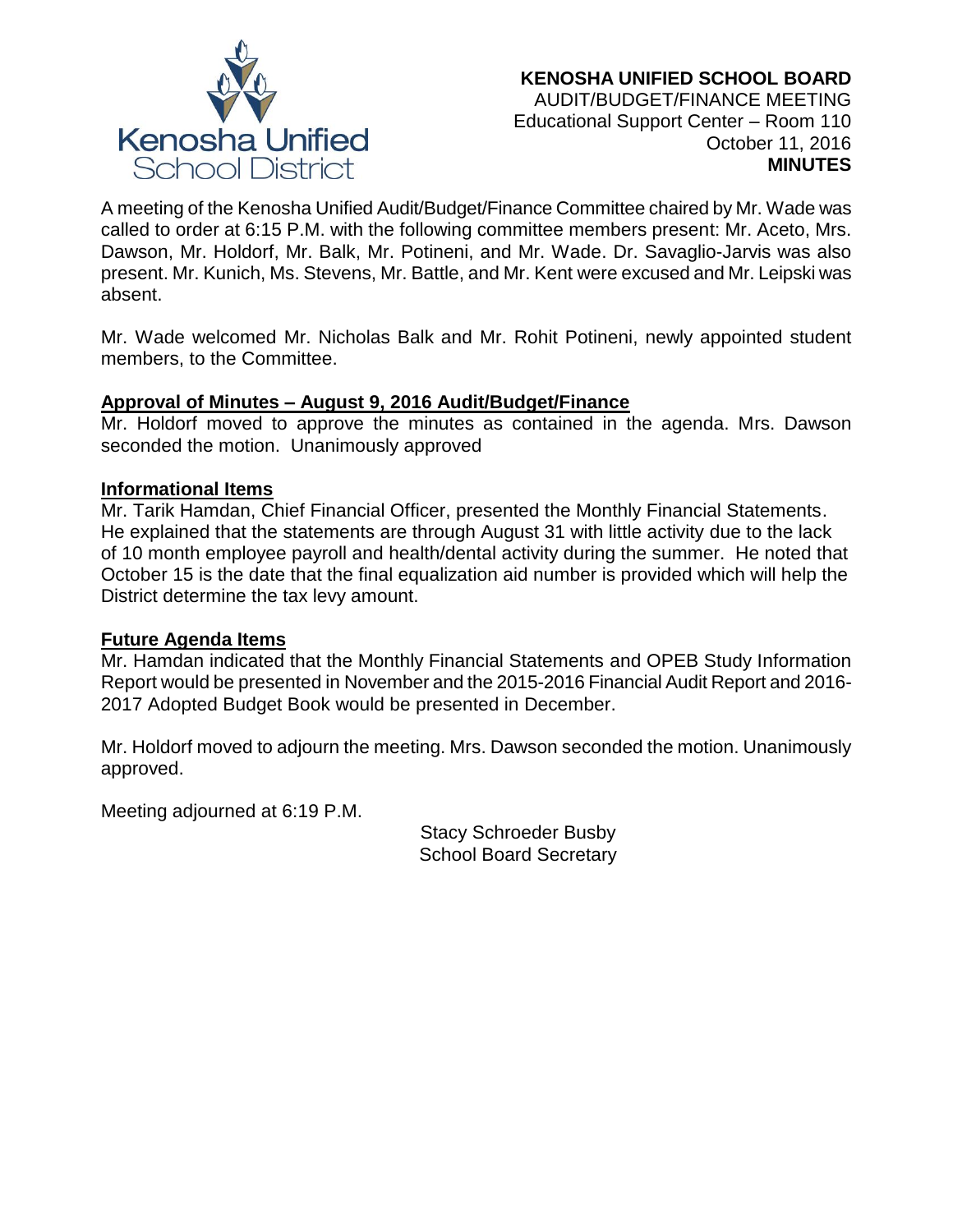

A joint meeting of the Kenosha Unified Audit/Budget/Finance and Personnel/Policy Committees chaired by Mr. Wade was called to order at 6:22 P.M. with the following committee members present: Mr. Aceto, Mrs. Dawson, Mr. Holdorf, Mr. Balk, Mr. Potineni, Mrs. Snyder, Mr. Falkofske, Mrs. Marks, Mrs. Shane, Mr. Fellman, and Mr. Wade. Dr. Savaglio-Jarvis was also present. Mr. Kunich, Ms. Stevens, Mr. Battle, Mr. Kent, Mr. Moore, and Mrs. Stephens were excused. Mrs. Dahl, Mr. Wojciechowicz, and Mr. Gospodarek were absent. Mr. Leipski arrived later.

# **Approval of Minutes – August 9, 2016 Joint Audit/Budget/Finance and Personnel/Policy**

Mrs. Dawson moved to approve the minutes as contained in the agenda. Mr. Falkofske seconded the motion. Unanimously approved

Mr. Leipski arrived at 6:24 P.M.

#### **Informational Items**

Mr. Kristopher Keckler, Chief Information Officer, distributed and presented the 2016-17 Official Third Friday Enrollment Report. He noted a District-wide enrollment decrease of -332 students, from 22,261 students in 2015-16 to 21,929 students in 2016-17. Elementary school enrollment decreased by -253 students mainly due to both the noticeable decline in birth rates and the continued KTEC growth. All comprehensive middle schools experienced a decrease in enrollment primarily due to the KTEC expansion of its West Campus. Bradford, LakeView, Reuther, and Tremper High Schools all experienced a decrease while Indian Trail experienced an increase in enrollment of +6 students. Mr. Keckler presented Appendix 1 which contained the official enrollment for school year 2016-17, Appendix 2 which contained the total enrollment by school, and Appendix 3 which contained class size averages by school. Mr. Keckler answered questions from Committee members.

# **Future Agenda Items**

Mr. Wade indicated that Strategic Directions Teams 1 and 2 Updates would be presented in November.

Mr. Balk moved to adjourn the meeting. Mr. Leipski seconded the motion. Unanimously approved.

Meeting adjourned at 6:39 P.M.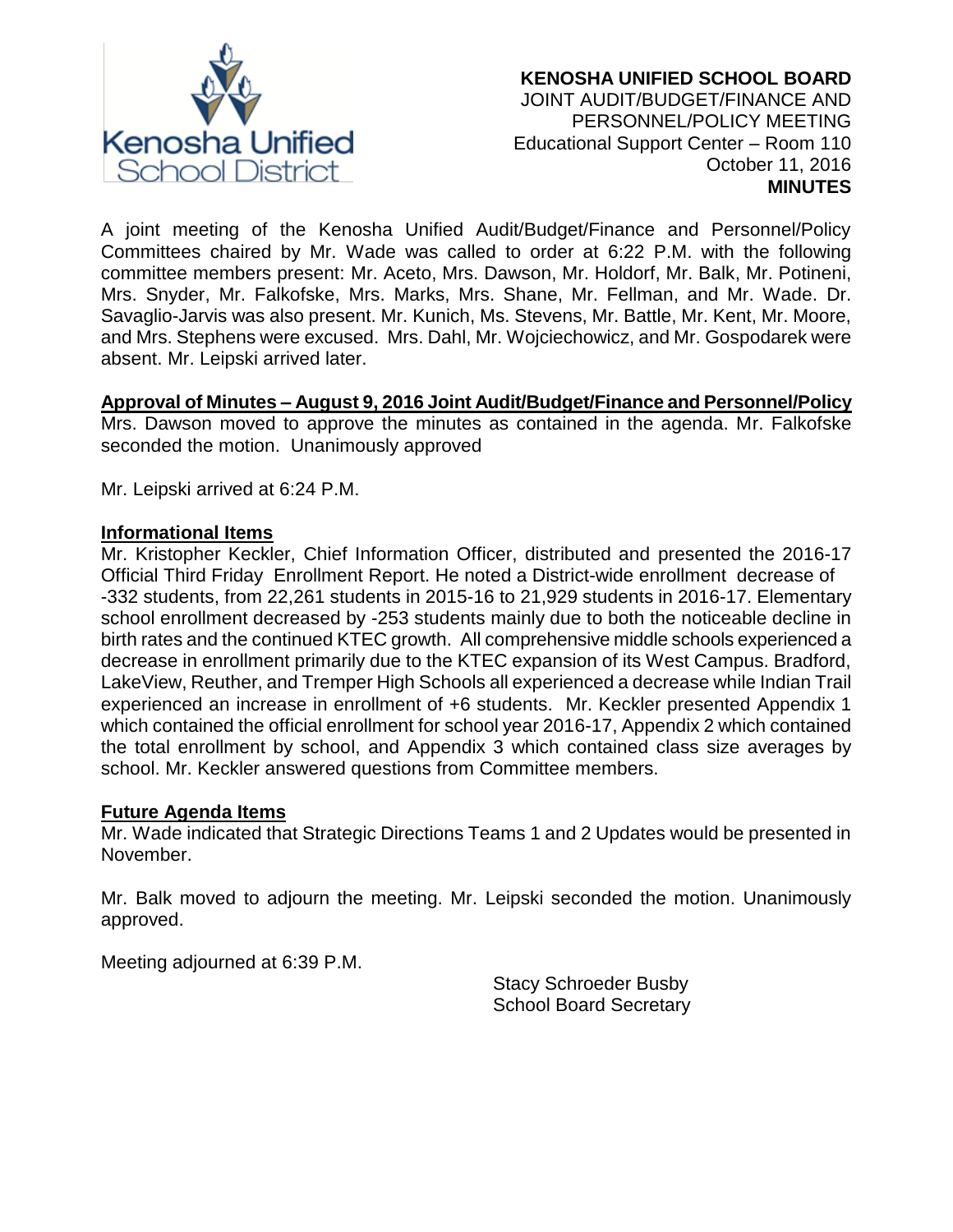

A meeting of the Kenosha Unified Personnel/Policy Committee chaired by Mrs. Snyder was called to order at 6:41 P.M. with the following committee members present: Mr. Falkofske, Mrs. Dahl, Mrs. Marks, Mrs. Shane, Mr. Fellman, and Mrs. Snyder. Dr. Savaglio-Jarvis was also present. Mr. Kunich, Mr. Moore, and Mrs. Stephens were excused. Mr. Wojciechowicz and Mr. Gospodarek were absent.

Mrs. Snyder welcomed Mr. Will Fellman, newly appointed student member, to the Committee.

#### **Approval of Minutes – September 13, 2016 Personnel/Policy**

Mr. Falkofske moved to approve the minutes as contained in the agenda. Mrs. Shane seconded the motion. Unanimously approved.

### **Policy 5437 – Threats/Assaults**

Ms. Susan Valeri, Chief of Special Education/Student Support, presented Policy 5437 – Threats/Assaults and explained that during the 2015-2016 school year there were several bomb threats to school buildings in the District. Therefore, the policy was being updated to add additional language to reference all forms of communication by which a threat or false information can be conveyed and to also note Wis. Stat. §947.015 which identifies intentionally convey or cause to be conveyed any threat or false information, knowing such to be false, concerning an attempt being made or to be made to destroy any property by the means of explosives as a Class I Felony.

Mrs. Dahl moved to forward Policy 5437 – Threats/Assaults to the School Board for a first reading. Mrs. Shane seconded the motion. Unanimously approved.

#### **Policy 6700 – Extracurricular Activities and Programs**

Dr. Savaglio-Jarvis presented Policy 6700 – Extracurricular Activities and Programs and indicated that the U.S. Department of Education, Office of Civil Rights (OCR), filed a complaint against the District alleging that the District discriminates against female students at Tremper and Bradford High Schools by denying them an equal opportunity to participate in interscholastic athletics. A Resolution Agreement to resolve the complaint has been filed which requires the District to develop a process or procedure for students or other interested parties, such as coaches or parents, to use to request the addition of new sports or level of sports at Bradford or Tremper and to publish the procedure, including on the District's website. Therefore, the policy is being updated. Mrs. Julie Housaman, Chief Academic Officer, was present and answered questions from Committee members.

Mrs. Dahl moved to forward revised Policy 6700—Extracurricular Activities and Programs to the Board of Education for approval as a first reading. Mr. Falkofske seconded the motion. Unanimously approved.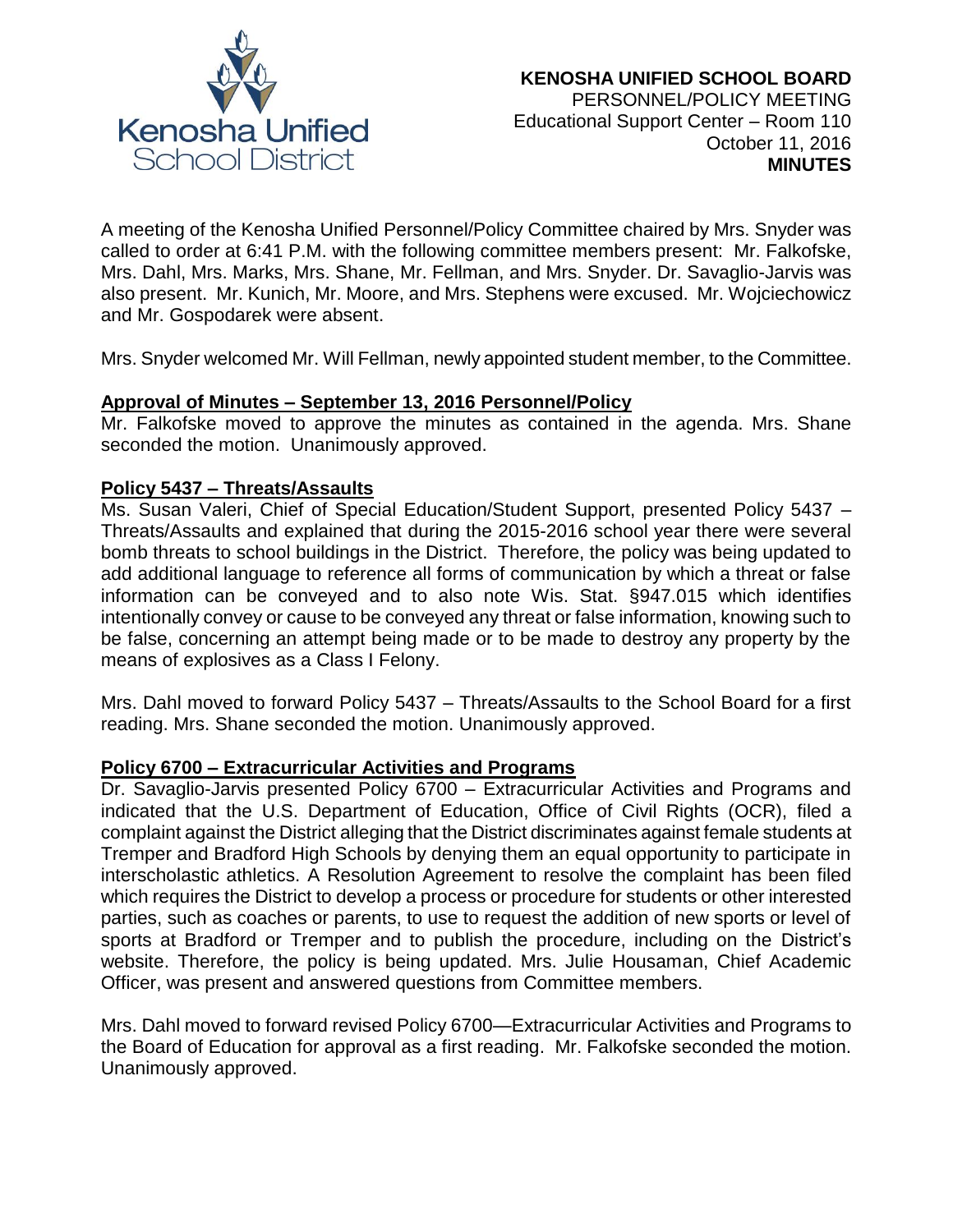# **Informational Items**

There were no informational items.

# **Future Agenda Items**

There were no future agenda items.

Mrs. Shane moved to adjourn the meeting. Mrs. Marks seconded the motion. Unanimously approved.

Meeting adjourned at 6:57 P.M.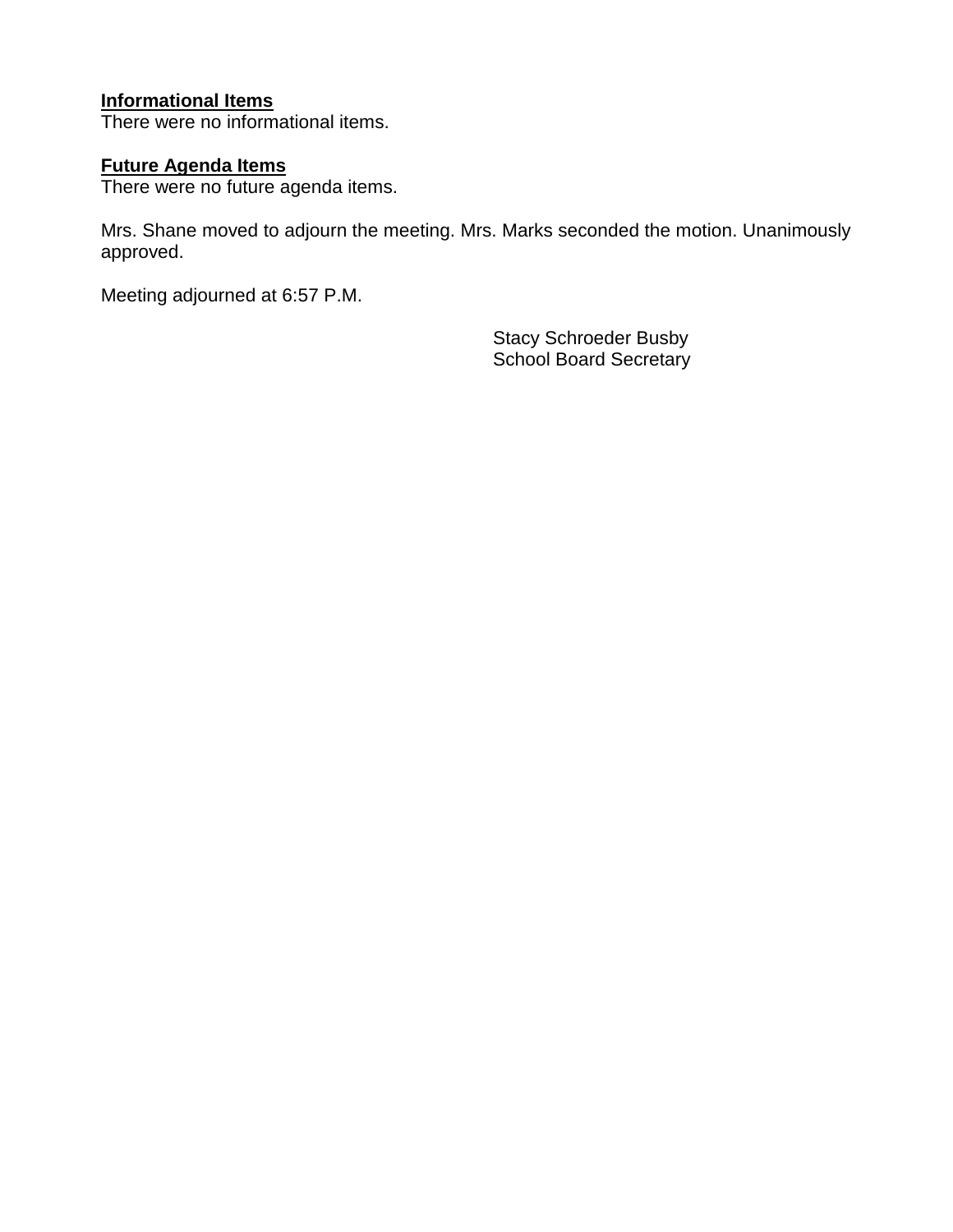

A joint meeting of the Kenosha Unified Personnel/Policy and Curriculum/Program Committees chaired by Mrs. Snyder was called to order at 7:00 P.M. with the following committee members present: Mr. Falkofske, Mrs. Dahl, Mrs. Marks, Mrs. Shane, Mr. Fellman, Mr. Wade, Mr. Garcia, Dr. Evans, Mrs. Hamilton, Mrs. Karabetsos, Dr. Werwie, Mr. Ghouse, and Mrs. Snyder. Dr. Savaglio-Jarvis was also present. Mr. Kunich, Mr. Moore, and Mrs. Stephens were excused. Mr. Wojciechowicz, Mr. Gospodarek, and Ms. Riese were absent.

Mrs. Snyder welcomed Mr. Adam Ghouse, newly appointed student member, to the Committee.

### **Approval of Minutes – September 13, 2016 Joint Personnel/Policy and Curriculum/Program**

Mr. Garcia moved to approve the minutes as contained in the agenda. Mr. Wade seconded the motion. Unanimously approved.

# **Graduation Committee Feedback**

Dr. Bethany Ormseth, Chief of School Leadership, presented the Graduation Committee Feedback and explained that in the spring of 2015, the family of a 2015 graduate brought forward concerns about the inequities within the way courses are transcripted, course offerings, and the calculation of weighted grade point averages. Administration identified these concerns to be valid and requested the formation of a Graduation Committee to review the graduation process. The recruitment for committee members began in September 2015. The first Graduation Committee meeting was in September of 2015 and the committee has met ten times since then. The next Graduation Committee meeting is scheduled for mid-October to process the feedback gathered from this meeting. The four categories of recommendations identified by the Graduation Committee are the weighting of grades, graduation recognition, communication/scheduling/course offerings, and afterschool offerings.

Dr. Ormseth gave a PowerPoint presentation covering the following topics: history of committee, validation of inequity, GPA calculation 101, after school theater example, PE waiver example, graduation committee survey results, committee work, identified obstacles, weight of grades, what does that recommendation mean, recommendation rationale, weighting of grades, graduation recognition - phase in the laude system, what is a laude system, laude tier breakdown, recommendation rationale, communications/scheduling/course offerings, recommendation rationale, afterschool offerings, recommendation rationale, and final reflections.

Committee members shared feedback on the following Graduation Committee recommendations: GPA calculations, the weighting of grades, graduation recognition – phase in the laude system, communications/scheduling/course offerings, afterschool offerings, and final reflections.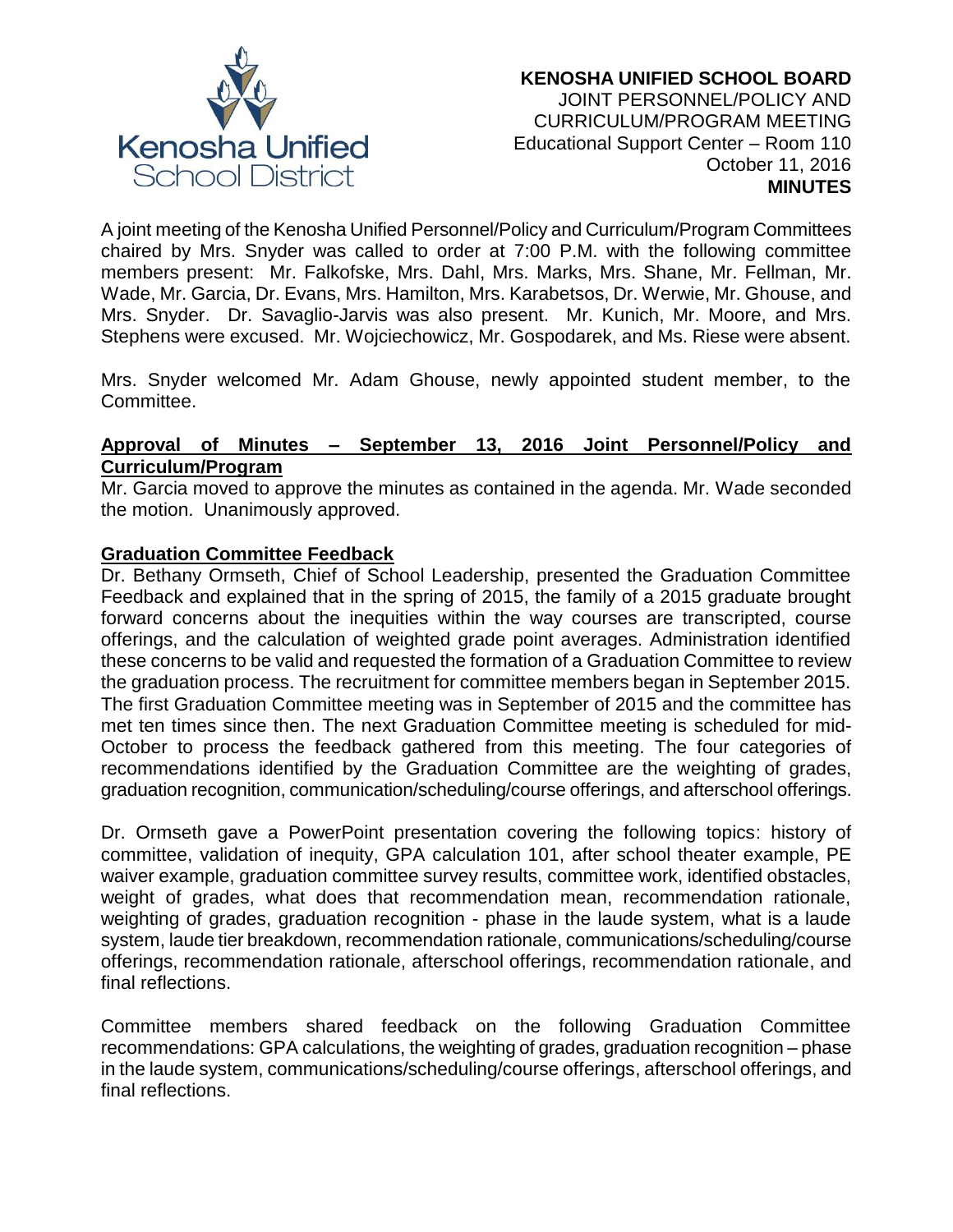Mrs. Dahl moved to adjourn the meeting. Mrs. Shane seconded the motion. Unanimously approved.

Meeting adjourned at 8:02 P.M.